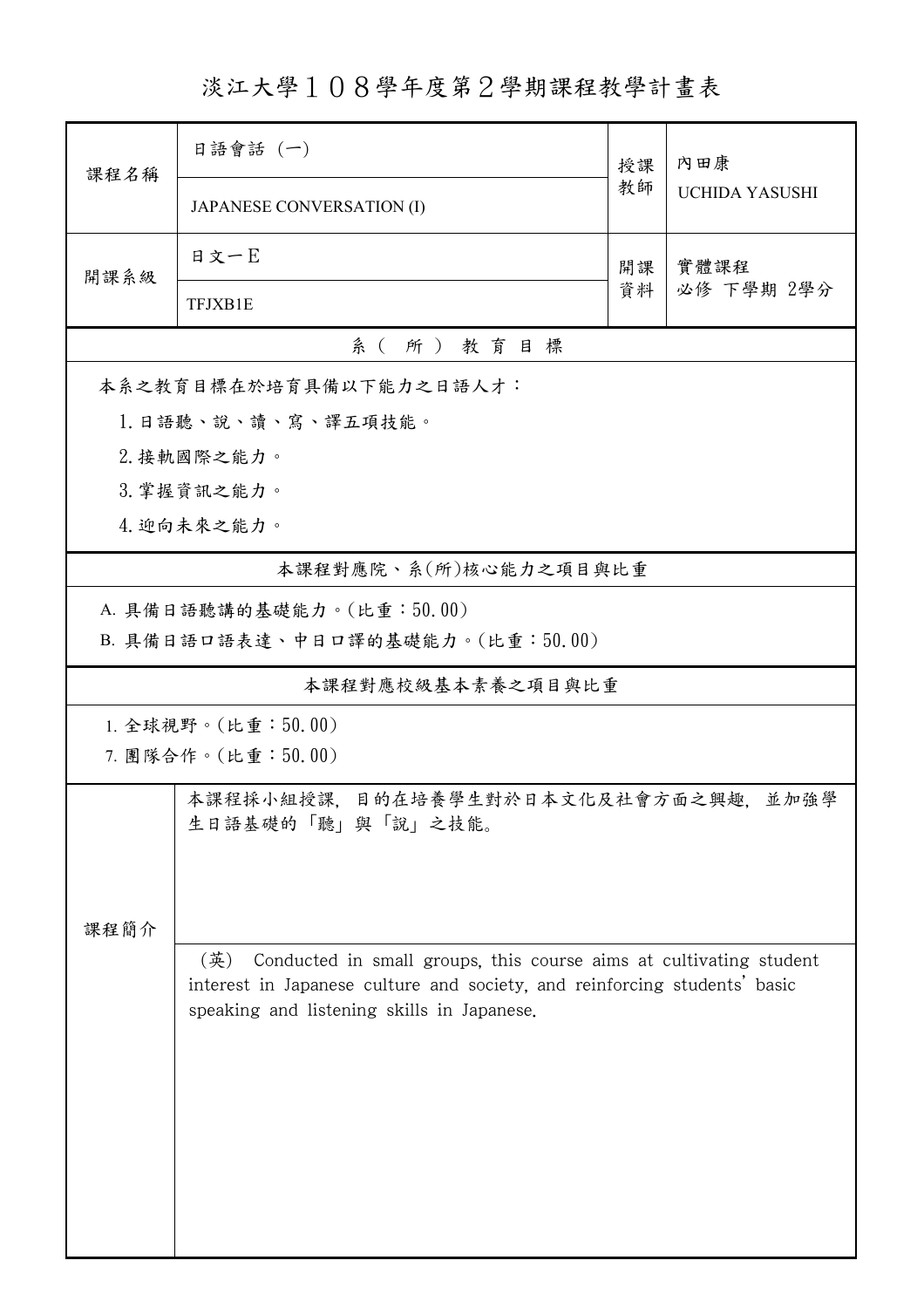## 本課程教學目標與認知、情意、技能目標之對應

將課程教學目標分別對應「認知(Cognitive)」、「情意(Affective)」與「技能(Psychomotor)」 的各目標類型。

一、認知(Cognitive):著重在該科目的事實、概念、程序、後設認知等各類知識之學習。

二、情意(Affective):著重在該科目的興趣、倫理、態度、信念、價值觀等之學習。

三、技能(Psychomotor):著重在該科目的肢體動作或技術操作之學習。

| 序<br>號         | 教學目標(中文)                                                           |                                                                                                                                  |      | 教學目標(英文)                                                                                                                                                                                         |                   |  |  |  |
|----------------|--------------------------------------------------------------------|----------------------------------------------------------------------------------------------------------------------------------|------|--------------------------------------------------------------------------------------------------------------------------------------------------------------------------------------------------|-------------------|--|--|--|
|                | 力。                                                                 | 1.學生能夠習得課程中介紹到的主<br>題, 其主題包含如下:招呼語、基<br>本句型、基礎日常生活會話。<br>2.學生能夠應用課程中習得的基本<br>句型、基礎日常生活會話。<br>3.學生從理解、應用、練習後,能<br>夠增進基礎日語聽力及口語表達能 |      | Conducted in small groups, this course aims at<br>cultivating student interest in Japanese culture and<br>society, and reinforcing students' basic speaking and<br>listening skills in Japanese. |                   |  |  |  |
| $\overline{2}$ | 本課程採小組授課, 目的在培養學<br>生對於日本文化及社會方面之興<br>趣, 並加強學生日語基礎<br>的「聽」與「說」之技能。 |                                                                                                                                  |      | Conducted in small groups, this course aims at<br>cultivating student interest in Japanese culture and<br>society, and reinforcing students' basic speaking and<br>listening skills in Japanese. |                   |  |  |  |
|                | 本課程採小組授課、目的在培養學<br>生對於日本文化及社會方面之興<br>趣. 並加強學生日語基礎<br>的「聽」與「說」之技能。  |                                                                                                                                  |      | Conducted in small groups, this course aims at<br>cultivating student interest in Japanese culture and<br>society, and reinforcing students' basic speaking and<br>listening skills in Japanese. |                   |  |  |  |
|                | 教學目標之目標類型、核心能力、基本素養教學方法與評量方式                                       |                                                                                                                                  |      |                                                                                                                                                                                                  |                   |  |  |  |
| 序<br>號.        | 目標類型                                                               | 院、系 $(\text{m})$<br>核心能力   基本素養                                                                                                  | 校級   | 教學方法                                                                                                                                                                                             | 評量方式              |  |  |  |
| $\mathbf{1}$   | 認知                                                                 | AB                                                                                                                               | 17   | 講述、發表、體驗                                                                                                                                                                                         | 測驗、討論(含課<br>堂、線上) |  |  |  |
| 2              | 認知                                                                 | AB                                                                                                                               | 17   | 講述、發表、體驗                                                                                                                                                                                         | 測驗、討論(含課<br>堂、線上) |  |  |  |
| 3              | 認知                                                                 | AB                                                                                                                               | 17   | 講述、發表、體驗                                                                                                                                                                                         | 測驗、討論(含課<br>堂、線上) |  |  |  |
|                | 授課進度表                                                              |                                                                                                                                  |      |                                                                                                                                                                                                  |                   |  |  |  |
| 週次             | 日期起訖                                                               | 内 容 (Subject/Topics)<br>備註                                                                                                       |      |                                                                                                                                                                                                  |                   |  |  |  |
|                | $109/03/02$ ~<br>109/03/08                                         | 第18課 會話練習                                                                                                                        |      |                                                                                                                                                                                                  |                   |  |  |  |
| $\overline{c}$ | $109/03/09$ ~<br>109/03/15                                         | 第13課 會話練習                                                                                                                        |      |                                                                                                                                                                                                  |                   |  |  |  |
| 3              | $109/03/16$ ~<br>109/03/22                                         | 第14課<br>會話練習                                                                                                                     |      |                                                                                                                                                                                                  |                   |  |  |  |
| 4              | $109/03/23$ ~<br>109/03/29                                         | 第15課<br>會話練習                                                                                                                     |      |                                                                                                                                                                                                  |                   |  |  |  |
| 5              | $109/03/30$ ~<br>109/04/05                                         | 第16課                                                                                                                             | 會話練習 |                                                                                                                                                                                                  |                   |  |  |  |
| 6              | $109/04/06$ ~<br>109/04/12                                         | 第17課                                                                                                                             | 會話練習 |                                                                                                                                                                                                  |                   |  |  |  |